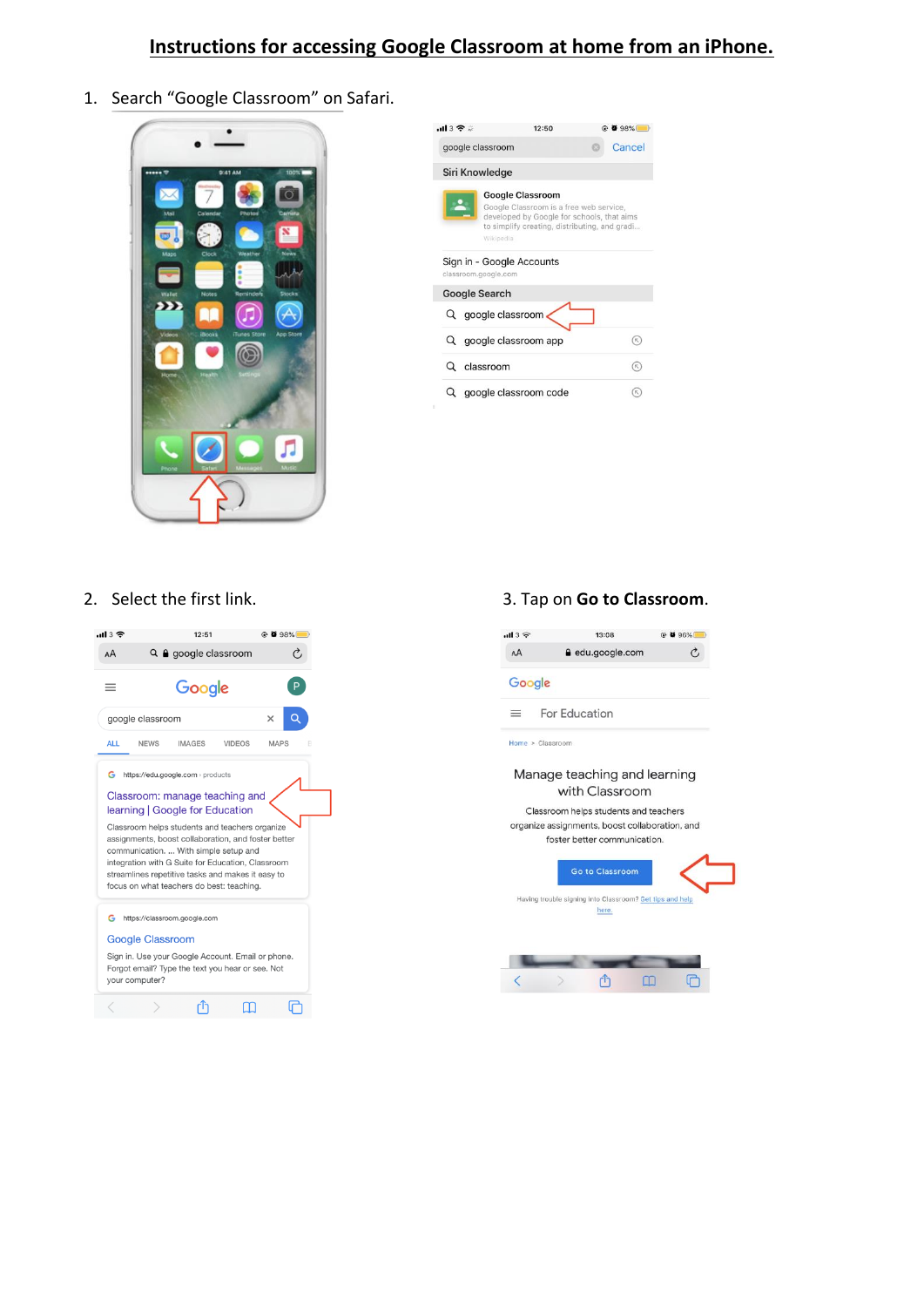**4.** If you already have a google account, you will need to click on **Use another Account**

|                | 喧                                                                    |  |
|----------------|----------------------------------------------------------------------|--|
|                | <b>Kylan Thomas</b>                                                  |  |
|                | thomk793.309@shsharingey.co.uk                                       |  |
|                | Manage your Google Account                                           |  |
| N              | <b>Neil Reilly</b><br>Signed out<br>nreilly6.309@shsharingey.co.uk ~ |  |
| $\mathbb{R}^+$ | Add another account                                                  |  |
|                | Sign out                                                             |  |

5. If you do not already have an active google account, simply follow the next step:

| Sign in                 |  |
|-------------------------|--|
| Use your Google Account |  |
|                         |  |
| Email or phone          |  |

- 6. Sign in using your email username: …………………….@belmontjnr.haringey.sch.uk
- 7. You will then be directed to the **LGfL login** page:

|          | Gfl<br>THE NATIONAL GRID FOR LEARNING                                                                                                                                                                                                                                                                 |
|----------|-------------------------------------------------------------------------------------------------------------------------------------------------------------------------------------------------------------------------------------------------------------------------------------------------------|
|          | Please enter your USO username and password,<br>then click the Login button.                                                                                                                                                                                                                          |
|          | Username (e.g. jsmith.123)                                                                                                                                                                                                                                                                            |
| Password |                                                                                                                                                                                                                                                                                                       |
|          |                                                                                                                                                                                                                                                                                                       |
|          | Login                                                                                                                                                                                                                                                                                                 |
|          | <b>O</b> If you are using a public or shared computer, please ensure<br>that you log out and close all browser tabs so the next user is<br>unable to access your account.<br>Note for system administrators: do not enable any browser<br>features that re-open recently-viewed web pages at startup. |

8. Enter your Username: ………………..

And personal password: ………………..

Note: this second login stage will probably only be required the first time you log in at home.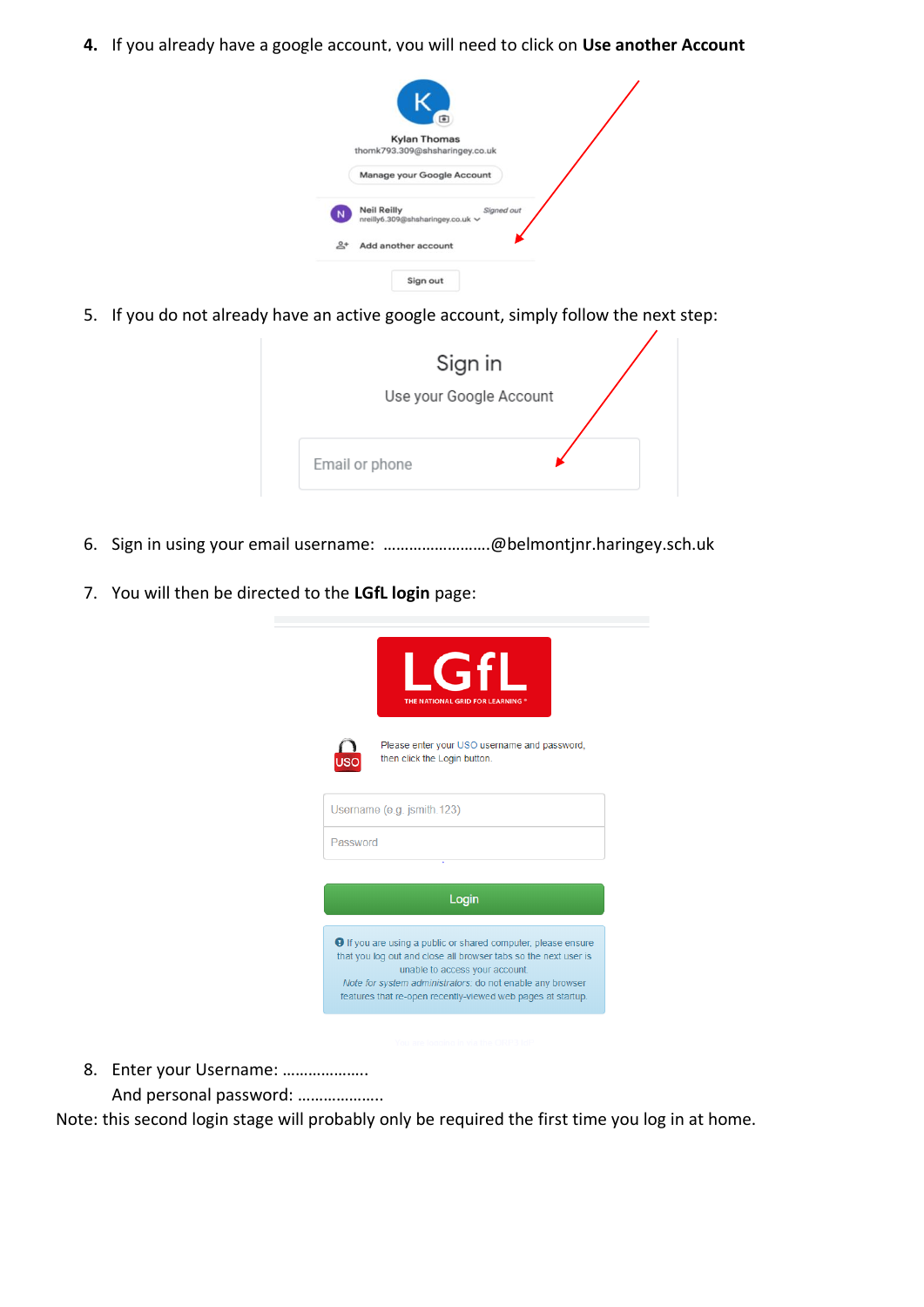You should then be able to see a page like this:



9. It may be that you have not joined your **year group** classroom. I this is the case, click on the + sign



You will then be asked to "Join a Class".

Join class

Ask your teacher for the class code, then enter it here.



Cancel Join

Do this by entering your class code.